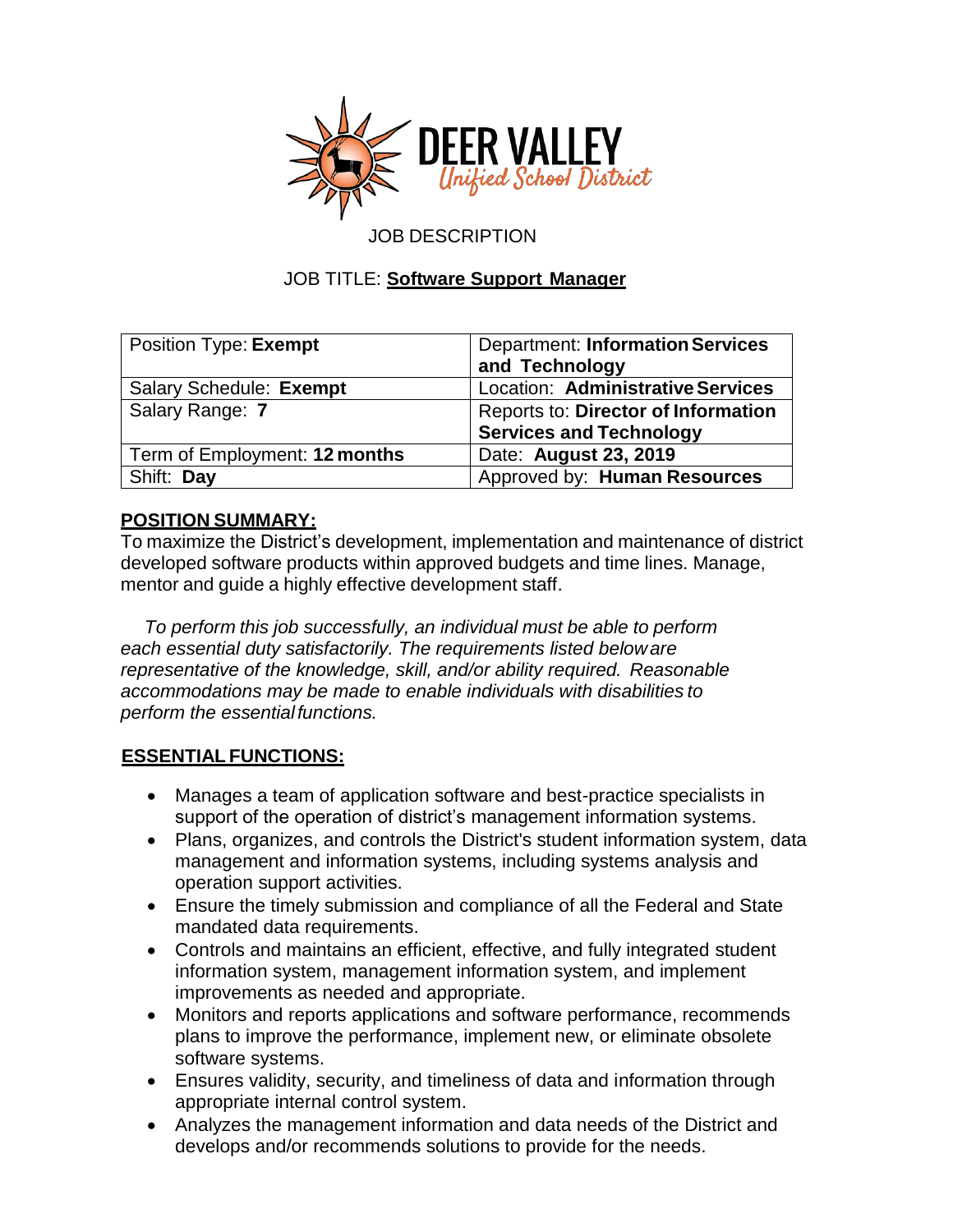- Provides consultant services to campuses and departments as related to the use of applications and software for administrative data and information management.
- Develops and recommends staffing requirements needed for successful accomplishment of the job duties.
- Measures personnel performance as related to the job function areas and recommends the hiring, placement, promotion, suspension or termination of employees.
- Mentors and encourages growth of the software support team.
- Recommends related function area's budget to support District needs and manages the function within the approved budget.
- Develops and maintains standards and procedures. Ensures that standards and procedures are enforced and followed accordingly.
- Monitors and controls the progress of all active plans and activities, taking corrective action as needed.
- Prepares periodic status reports as needed or required.
- Must be accessible throughout the workday for administrators.
- Must meet any additional specific job requirements as indicated by the department.

## **MARGINAL DUTIES:**

- Assists other personnel as may be required for the purpose of supporting them in the completion of their work activities.
- **Completes other job related duties as assigned by the supervisor.**

# **SUPERVISORY RESPONSIBILITIES:**

- Directly supervises 3-5 employees and indirectly oversees all other IS&T employees when related to job function.
- Carries out supervisory responsibilities in accordance with the organization's policies and applicable laws.
- Responsibilities include interviewing, hiring, and training employees; planning, assigning, and directing work; appraisingperformance; addressing complaints and resolving problems.

## **OTHER SKILLS/ABILITIES/KNOWLEDGE/WORKSTYLE:**

- **•** Demonstrates the ability and desire to provide outstanding customer service.
- **•** Demonstrates the ability to work effectively under time constraints.
- **Must be organized with the ability to multitask.**
- **Must be detail-oriented and self-motivated.**
- Must have excellent memory and ability to function well under stress.
- Must be able to work independently with minimal supervision and/or assistance.
- Must demonstrate an extremely high regard for confidential and sensitive information.
- Must demonstrate flexibility, common sense, and good judgment.
- Must have ability to keep abreast of information pertinent to the job.
- **Must maintain a well-groomed appearance.**
- **Must have an advanced knowledge of computers.**
- Adheres to the district/department vision, mission and goals in collaboration with staff and supervisor.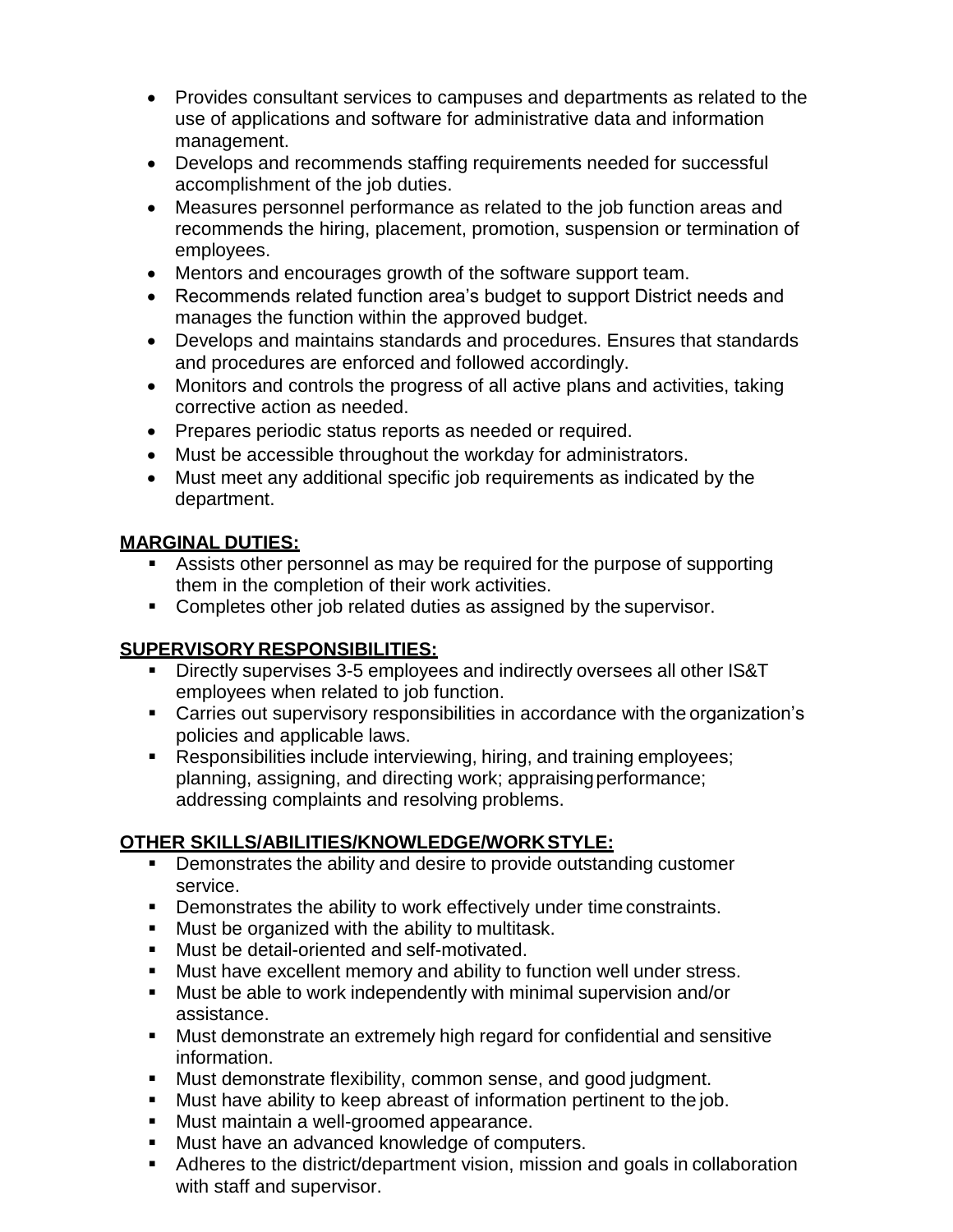- Develops and demonstrates progress of district/department goals.
- If als receptive to ideas, issues and concerns presented by all constituents.
- Provides purpose and direction for individuals and groups within the schools and/or departments.
- Evaluates personnel in accordance with district and state policies/timelines.
- Maintains accessibility, listens to seek clarity and responds in a timely manner.
- Conscientiously fulfills responsibilities and follows directives by meeting deadlines.
- **Demonstrates clear articulation of content accurate information through** both oral and written communication.
- **Demonstrates collaborative problem-solving skills.**
- Participates in district professional development activities in a timely manner.
- **Uses professional day in a productive manner.**
- **Demonstrates knowledge of and adheres to district policies and** administrative procedures.
- **Demonstrates a personal and professional code of ethics.**
- Completes assigned tasks and projects in a competent and timely fashion.
- Adheres to legal and procedural guidelines regarding confidentiality and disclosure of information.
- **Demonstrates effective management of all fiscal resources and** responsibilities.
- **Makes clear and well-defined decisions.**

## **CERTIFICATES, LICENSES AND REGISTRATIONS REQUIRED:**

 Must have authorization to work in the United States as defined by the Immigration Reform Act of 1986.

## **EDUCATION AND/OR EXPERIENCE:**

- Bachelor's Degree (B.A.) in business, computer science, or related field is preferred.
- **Minimum of five years experience in computer information management** and software development.
- **Educational operations and operating environment preferred.**

## **LANGUAGE SKILLS:**

- **Demonstrates the ability to read, analyze, and interpret general business** periodicals, professional journals, technical procedures, or governmental regulations.
- **•** Demonstrates the ability to write reports, business correspondence, and procedure manuals.
- **•** Demonstrates the ability to effectively present information and respond to questions from groups of managers, clients, customers, and the general public.